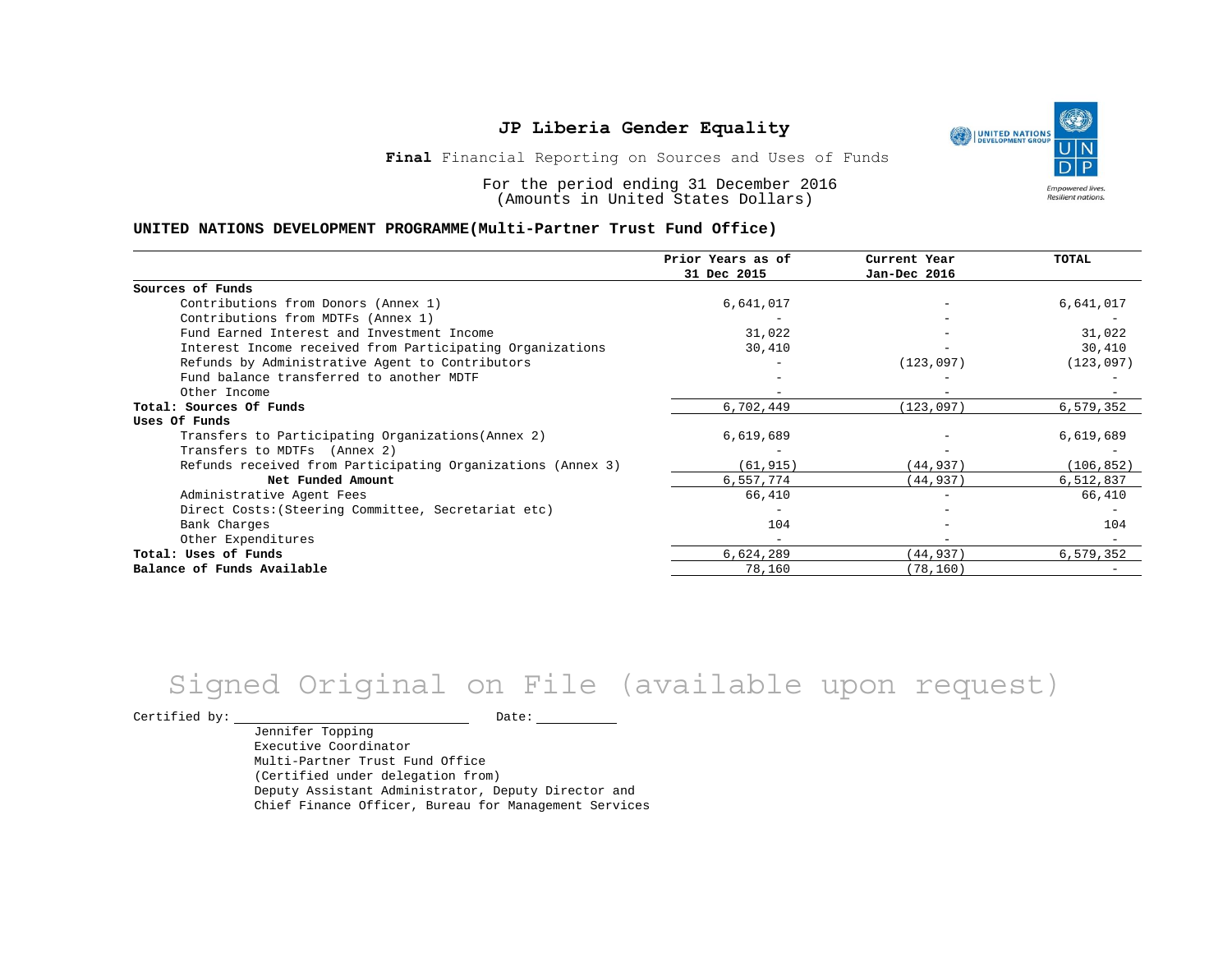**Final** Financial Reporting on Sources and Uses of Funds

For the period ending 31 December 2016 (Amounts in United States Dollars)

**UNITED NATIONS DEVELOPMENT PROGRAMME(Multi-Partner Trust Fund Office)**

**Annex - 1: Contributions**

|                       | Prior Years as of | Current Year             | TOTAL     |
|-----------------------|-------------------|--------------------------|-----------|
|                       | 31 Dec 2015       | Jan-Dec 2016             |           |
| From Contributors     |                   |                          |           |
| GOVERNMENT OF DENMARK | 6,641,017         | $\equiv$                 | 6,641,017 |
| Total: Contributions  | 6,641,017         | $\overline{\phantom{0}}$ | 6,641,017 |

# Signed Original on File (available upon request)

O UNITED NATIONS Empowered lives. Resilient nations.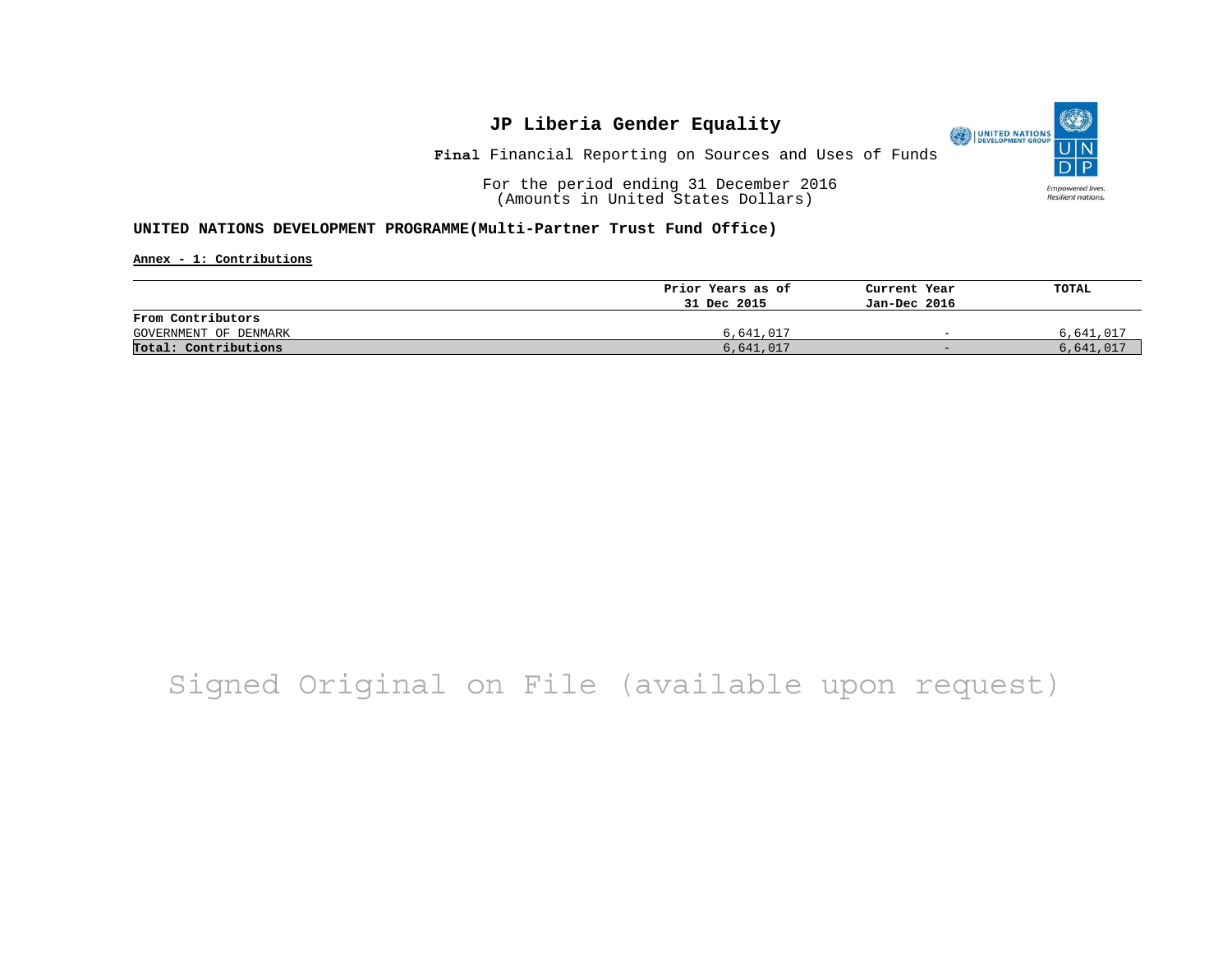**Final** Financial Reporting on Sources and Uses of Funds

For the period ending 31 December 2016 (Amounts in United States Dollars)

#### **UNITED NATIONS DEVELOPMENT PROGRAMME(Multi-Partner Trust Fund Office)**

**Annex - 2: Transfers**

|                                | Prior Years as of | Current Year             | TOTAL     |
|--------------------------------|-------------------|--------------------------|-----------|
|                                | 31 Dec 2015       | Jan-Dec 2016             |           |
| To Participating Organizations |                   |                          |           |
| UNDP                           | 3,802,709         | $\overline{\phantom{m}}$ | 3,802,709 |
| UNESCO                         | 376,377           | $\overline{\phantom{a}}$ | 376,377   |
| UNOPS                          | 535,000           | $\qquad \qquad -$        | 535,000   |
| UNWOMEN                        | 1,905,603         | $\overline{\phantom{0}}$ | 1,905,603 |
|                                |                   |                          |           |
| Total Transfers                | 6,619,689         | $-$                      | 6,619,689 |

# Signed Original on File (available upon request)

O UNITED NATIONS **Empowered lives** Resilient nations.